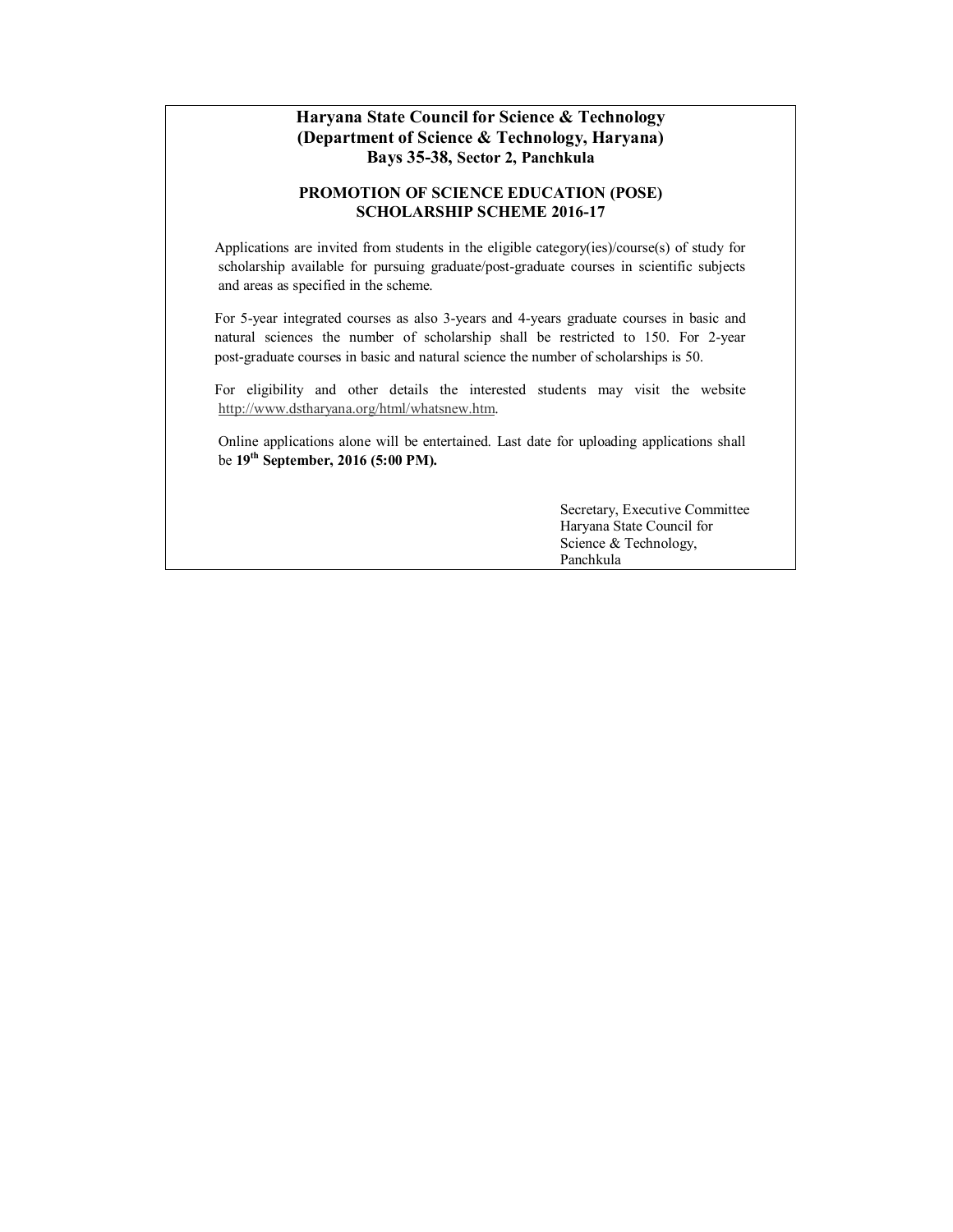#### **Guidelines of Promotion of Science Education (POSE) Scholarship Scheme for Basic & Natural Science Students for the year 2016-17**

#### **INTRODUCTION**

In order to encourage meritorious students towards science education and to support them for continuation of their science education up to higher level, this office provides scholarship to the 3-year B.Sc./4-year BS/5-year integrated M.Sc./M.S. courses and 2-year M.Sc. course students opting for basic  $\&$  natural science subjects viz (1) Physics, (2) Chemistry, (3) Mathematics, (4) Biology, (5) Statistics, (6) Geology (7) Astrophysics, (8) Astronomy, (9) Electronics, (10) Botany, (11) Zoology, (12) Bio-chemistry, (13) Anthropology, (14) Microbiology, (15) Geophysics, (16) Geochemistry, (17) Atmospheric Sciences & (18) Oceanic Sciences. The details of the scheme are as under:-

#### **ADMISIBILITY OF SCHOLARSHIP**

The scholarships are limited only to the students who have taken admission during the year 2016 in any of the following courses: -

A) i) 3-year B.Sc. program in Basis & Natural Science.

ii) 4-year BS or 5-year integrated M.Sc./M.S. program in Basic & Natural Sciences at IIT, IISc, IISER, NISER, DAE-CBS or in any college/university.

- B) 2-year M.Sc. program in Basic & Natural Sciences.
- Under basic & natural science 18 subjects mentioned above will be considered.
- · **The Scheme in its current format does not include courses in engineering, medicine, technology and other professional or technical or applied science courses.**

## **ELIGIBILITY**

- For 3-year B.Sc./4-year BS/5-year integrated M.Sc./M.S. in basic & natural science subjects, the students should have passed class X and XII Board examination from a school situated in Haryana with minimum 85% marks in  $12<sup>th</sup>$  class (for rural area schools minimum  $80\%$  marks in  $12<sup>th</sup>$  class).
- For 2-year M.Sc. in basic & natural science subjects, the student should have passed X, XII and B.Sc./B.A. (B.A. for M.Sc. Mathematics) from school/college/university situated in Haryana with minimum 75% marks in B.Sc./B.A. class.

## **NUMBER OF SCHOLARSHIP**

| • 3-year B.Sc./4-year BS/5-year Integrated M.Sc./M.S. courses | 150 |
|---------------------------------------------------------------|-----|
|                                                               |     |

2-year M.Sc. course  $\sim$  50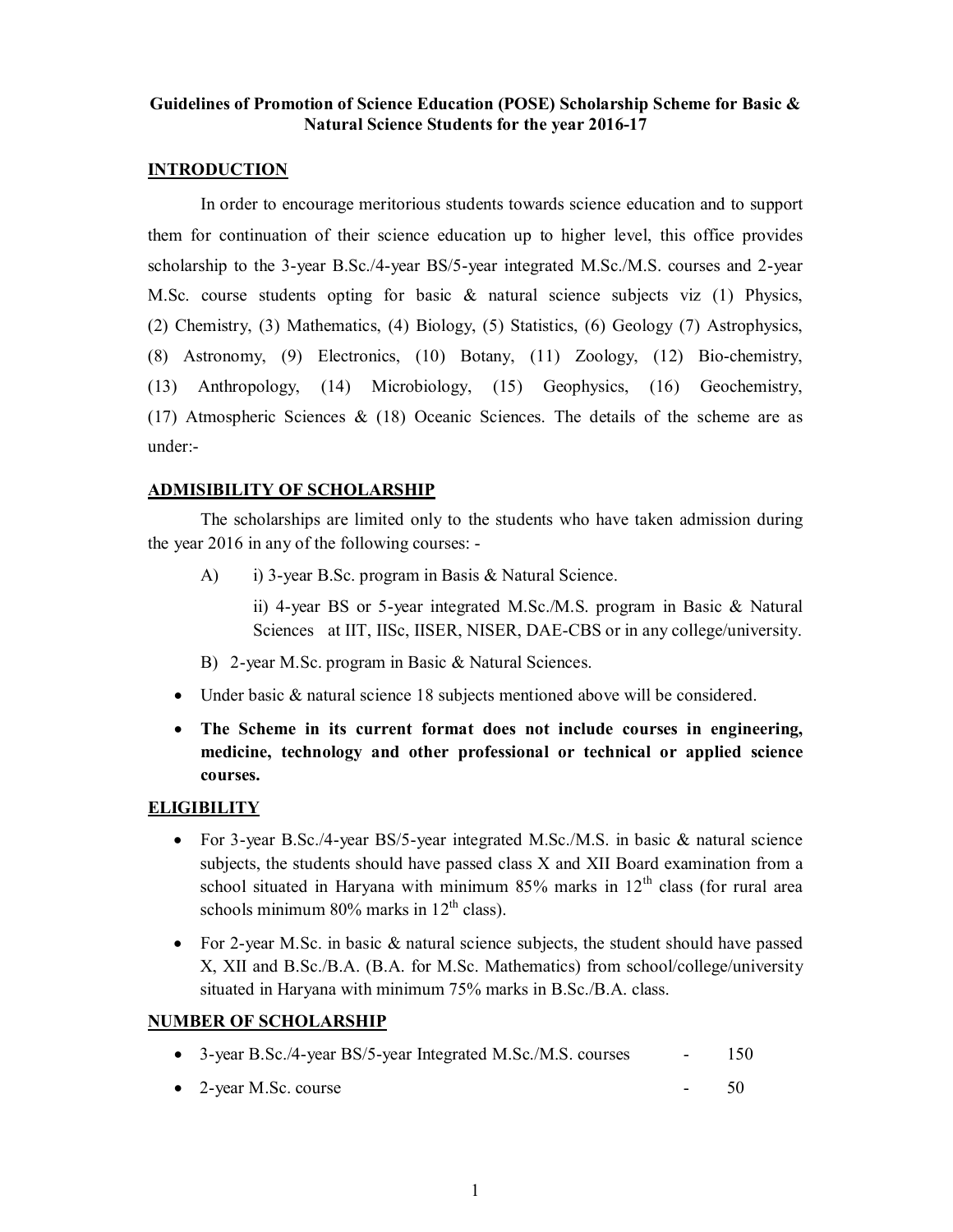#### **AMOUNT OF SCHOLARSHIPS**

- Rs.  $4,000/-$  P.M. for 3-year B.Sc. course.
- Rs.  $6,000$ /- P.M. for 2-year M.Sc. course.
- · If the students take admission in 4-year B.S. or 5-year integrated M.Sc./M.S. then the amount of scholarship during  $1^{st}$ ,  $2^{nd}$  &  $3^{rd}$  year will be Rs. 4,000/- P.M. and during  $4^{th}$  &  $5^{th}$  year Rs. 6,000/- P.M.

## **RESEARCH MENTORSHIP**

- · The selected students will get mentorship grant (o*ne time*) of Rs. 12,000/- in 3-year B.Sc. program, Rs. 17,000/- in 4-year B.S. program, Rs. 22,000/- in 5-year integrated M.Sc. program and Rs. 10,000/- in 2-year M.Sc. program.
- · **Research projects mentorship for scholars**

To avail the mentorship grant, the scholars are required to do project work under a Professor/Research Supervisor (Mentor) during vacation period, in any recognized Universities or Institutes or Research Laboratories/ Centres of their choice (preferably outside their parent institutions) either in India or abroad. For students doing a project in India, the expenses related to travel, accommodation and consumable expenses are reimbursed to the student within the mentorship grant. Please note that no food expenses are covered by this grant, as the students receive scholarship during this period. Students at 4th or 5th year of the Scholarship may be allowed to carry our research project in any Institute/ University/ Laboratory abroad by utilizing the Mentorship Grant. If the sponsoring institute pays any stipend or travel grant, only the difference between the support received from all sources put together and actual expenditure will be reimbursed from the Mentorship Grant.

#### · **Reimbursement mechanism of mentorship grant**

The Mentorship Grant shall be reimbursed directly to the Scholar to carry out research work/project. After completion of the project work at the Institute or University or Research Laboratory (either in India or abroad) under a Professor/Research Supervisor (Mentor), the candidate should submit the following documents to the HSCST for reimbursement of the Mentorship Grant.

- (a) A letter issued by the Professor/Research Supervisor and Head of Institution where the scholar is enrolled for the project. Duration of the project i.e. date of commencement and date of completion must be mentioned in the certificate.
- (b) A report outlining the objectives and results of his/her research work/project.
- (c) Brief details of the expenditure i.e. travel, accommodation, consumable etc. duly countersigned by the Head /Principal /Registrar/ Director of the College/University/Institute of the concerned institute.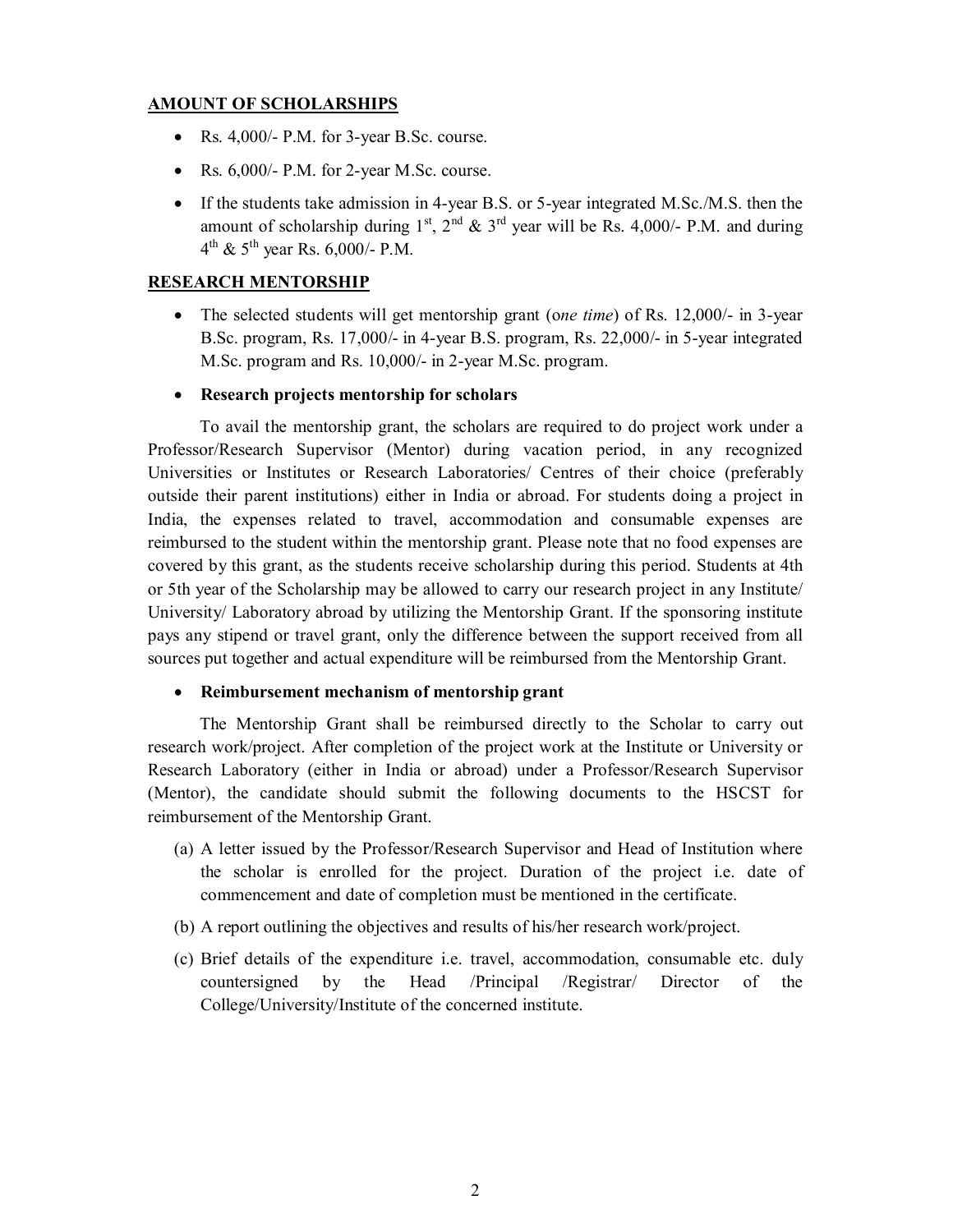#### **MERIT LIST / SELECTION CRITERIA**

#### **A) For 3-year B.Sc. or 4-year BS or 5-year integrated M.Sc./M.S. Courses**

| Merit list will be prepared based on average $12th Class (115 Marks)$                     |                      |
|-------------------------------------------------------------------------------------------|----------------------|
| percentage score obtained in class 12 board                                               |                      |
| examination in English/Hindi ( <i>first language</i> ) and best 1.0 Marks for each 1% (or |                      |
| of three out of Physics, Chemistry, Mathematics and fraction thereof) rounded             |                      |
| Biology.                                                                                  | to one decimal point |

#### **Note:**

- i) Candidates admitted in national institutions like IIT, IISER, NISER, DAE-CBS, IISc would be given additional 10% weightage for scholarship.
- ii) Candidates who studied class 11  $\&$  12 in a rural school will be given additional 5% weightage.
- iii) Additional weightage would be added to the average percentage score obtained by the candidate for determining *inter se* merit.
- iv) The students claiming the benefit of rural area must submit the rural area school certificate from the Principal of the school.
- v) The students claiming the benefit of additional 10% weightage for admission in national institutions like IIT, IISER, NISER, DAE-CBS and IISc must submit the certificate of admission from Head /Principal /Registrar /Director of the College /University/Institute.

#### **B) For 2-year M.Sc.**

| The merit list will be prepared on the basis of average   B.Sc.<br>percentage marks of B.Sc./B.A. course in three years. | $(100 \text{ Marks})$                                                             |
|--------------------------------------------------------------------------------------------------------------------------|-----------------------------------------------------------------------------------|
|                                                                                                                          | 1.0 Marks for each $1\%$ (or<br>fraction thereof) rounded<br>to one decimal point |

## **POSE SCHOLARSHIP SHALL BE REGULATED WITH THE FOLLOWING GUIDELINES**

- 1. An advertisement in the newspapers will be published for inviting online applications through web portal http://www.haryana.gov.in/EFormsOnlineModule or Common Services Centre (CSC) situated at different locations in Haryana for award of scholarship. **The l[ast date for submitting the online application is 19](http://www.haryana.gov.in/EFormsOnlineModule/index.action?submissionType=1&request_locale=en)th Sept, 2016.**
- 2. The applications received through online mode will only be entertained. The applications received by other mode will not be considered.
- 3. Don't submit more than one application. Please ensure that the aspects of the application are correct before submitting. No claims shall be entertained in case of incomplete or non-submitted application.
- 4. The applications received online will be scrutinized and a tentative merit list will be prepared as per the criteria of the scheme.
- 5. Mode of Intimation to Scholar: Upon selection, each scholar eligible to receive scholarship shall receive intimation through e-mail. Copy of the mail will be sent to the concerned institution.
- 6. Confirmation of Scholarship Offer: All offers made initially shall be 'Provisional'. This shall be confirmed based on the verification of original documents by this office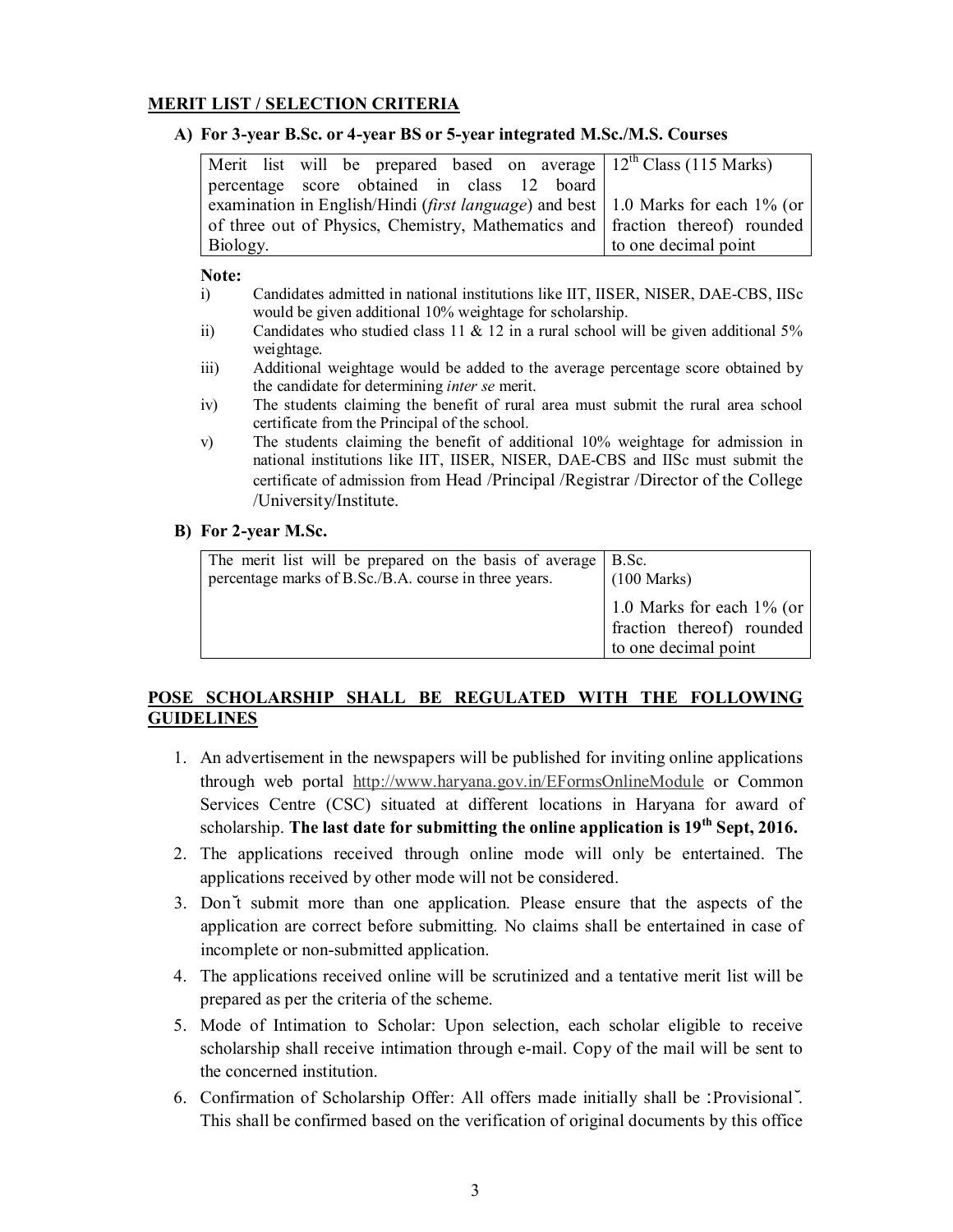or by the concerned institute where the student is studying. The selected students have to submit the certificate of subjects/courses pursued in the 3-year B.Sc./4-year BS/5-year integrated M.Sc./M.S. & 2-year M.Sc. courses. The selected students have to submit a certificate that he/she is not availing any other scholarship along with POSE scholarship. The certificate is to be countersigned by the head/principal/registrar of the college/university/institute. The student will submit the proof of enrolment certificate duly certified from the Head /Principal /Registrar /Director of the College /University / Institute within one month of the intimation. In case no confirmation is received within one month, the offer stands invalid and offer will be made to the student next in the merit.

- 7. Re-admission or change of college/ university: Any change or re-admission to another College/ University/ Academic Institute within the same academic year is acceptable, provided the scholar pursues subjects out of identified 18 nos. subject(s). The Offer would stand invalid in case this change or re-admission occurs in the next academic year and thereon, or subject(s) pursued is/ are beyond the 18 identified subjects. In such a case, there will be no scope for restoration of the offer and no communication would be made separately to Scholar.
- 8. Submission of Performance Reports and Mark-sheets:
- a) Scholars are advised to submit their semester Mark-sheets and performance related documents on-time, preferably within 2 months of announcement of semester results to facilitate the payment of scholarship.
- b) If a scholar does not submit his/her semester Performance Reports and Mark-sheets the offer of scholarship shall be withdrawn.
- c) Provisional or Internet copy of the Mark-sheets will not be considered.
- 9. Payment and Continuation of Scholarship: The Scholarships are paid to the scholars' on the basis of semester performance. The Scholarship is paid on the basis of following:
	- a) The selected students have to maintain at least 60% aggregates marks or 6.0 CGPA on a 10 point scale or its equivalent throughout (in every semester) for continuation of this scholarship. The Head/Principal/Registrar/Director of the College/University/Institute of the concerned institute should have to furnish a certificate regarding the performance of the student concerned, for the semester for which the scholarship is to be released.
	- b) The scholarship will be paid to the students for all the twelve months in a year starting from the month in which the admission is taken. It will be from July (admission year) to June (next year).
	- c) The scholarship will be released to the students in two half yearly installments semester wise. First installment will be released on selection, the  $2<sup>nd</sup>$  on the basis of performance of  $1<sup>st</sup>$  Semester,  $3<sup>rd</sup>$  on the basis of performance of  $2<sup>nd</sup>$  semester and so on.
	- d) The scholarships will be disbursed directly to the students in their bank accounts through online (NEFT / RTGS) transfer. All the students while applying shall have to open their accounts in the banks having Electronic Transfer / ECS facility and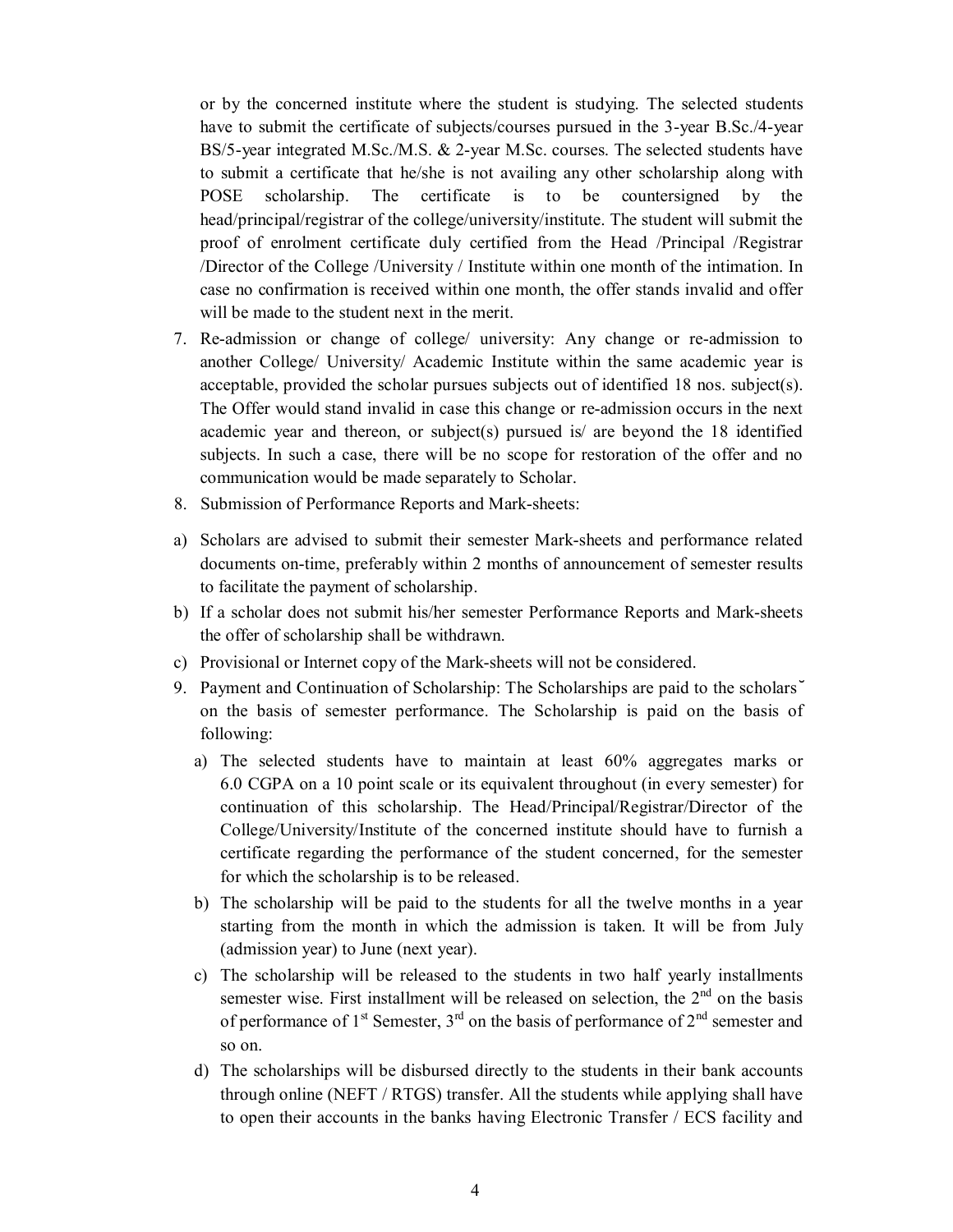furnish the bank details like Name of bank, branch address, IFSC code and account number in the application format for online transfer (RTGS / NEFT) of scholarship. The student may ensure that their bank account number should be linked with Aadhar Number.

e) The subsequent installments of scholarship will be released only after receipt of the performance report and the DMC of the students from the Head/Principal/Registrar/Director of the College/University/Institute where the student is studying.

## **TERMS & CONDITIONS**

- · **The students selected under this scheme will not be entitled for any other scholarship.**
- · Candidates having Compartment / Re-appear in semester examination will not be considered for further installment of scholarship.
- In case of re-appear or below 60% marks or below 6.0 CGPA in any of the semester, the future installments of scholarships of the candidate will be withheld / discontinued. Candidates clearing the re-appear in supplementary examinations will not be considered for continuation of scholarships.
- This scholarship will be given to the students studying basic  $\&$  natural science in the identified 18 subjects.
- · Only regular students will be eligible to apply for this scholarship. The students studying privately or through correspondence / distance mode or in unrecognized institutions will not be eligible for this scholarship.
- · The students should not be involved in any type of indiscipline or unfair means.
- There is no limit of family income for availing benefits of this scholarship scheme.
- · Rural area will be regarded as those areas which are within the jurisdiction of Gram Panchayat.
- Attested photocopies of all the certificates from  $10<sup>th</sup>$  onwards will have to be uploaded with the application.
- · While finalizing the merit list, if two or more students acquire same marks / rank in the merit list as per the selection criteria of this scheme, then all such students will be awarded the scholarship.
- · HSCST will have the right to increase or decrease the number of scholarship.
- · If a student is found to have obtained a scholarship by false statement, his/her scholarship will be cancelled forthwith and the amount of the scholarship paid will be recovered, at the discretion of HSCST.
- · In case of any confusion/dispute decision of Secretary, Executive Committee HSCST will be final.
- · All correspondence in respect of POSE scholarship may be made in the name of Secretary, Executive Committee, Haryana State Council for Science & Technology, Bays No. 35-38, Sector 2, Panchkula. Phone No. 0172-2563439, 2560309, 2560339, Fax No. 0172-2560018, E-mail pose.scholarship@gmail.com.
- Sanction in respect of the shortlisted students will be issued by this office after verification of original documents, submission of the proof of enrolment certificate and other relevant papers dul[y certified from the Head /Prin](mailto:pose.scholarship@gmail.com)cipal /Registrar /Director of the College /University / Institute.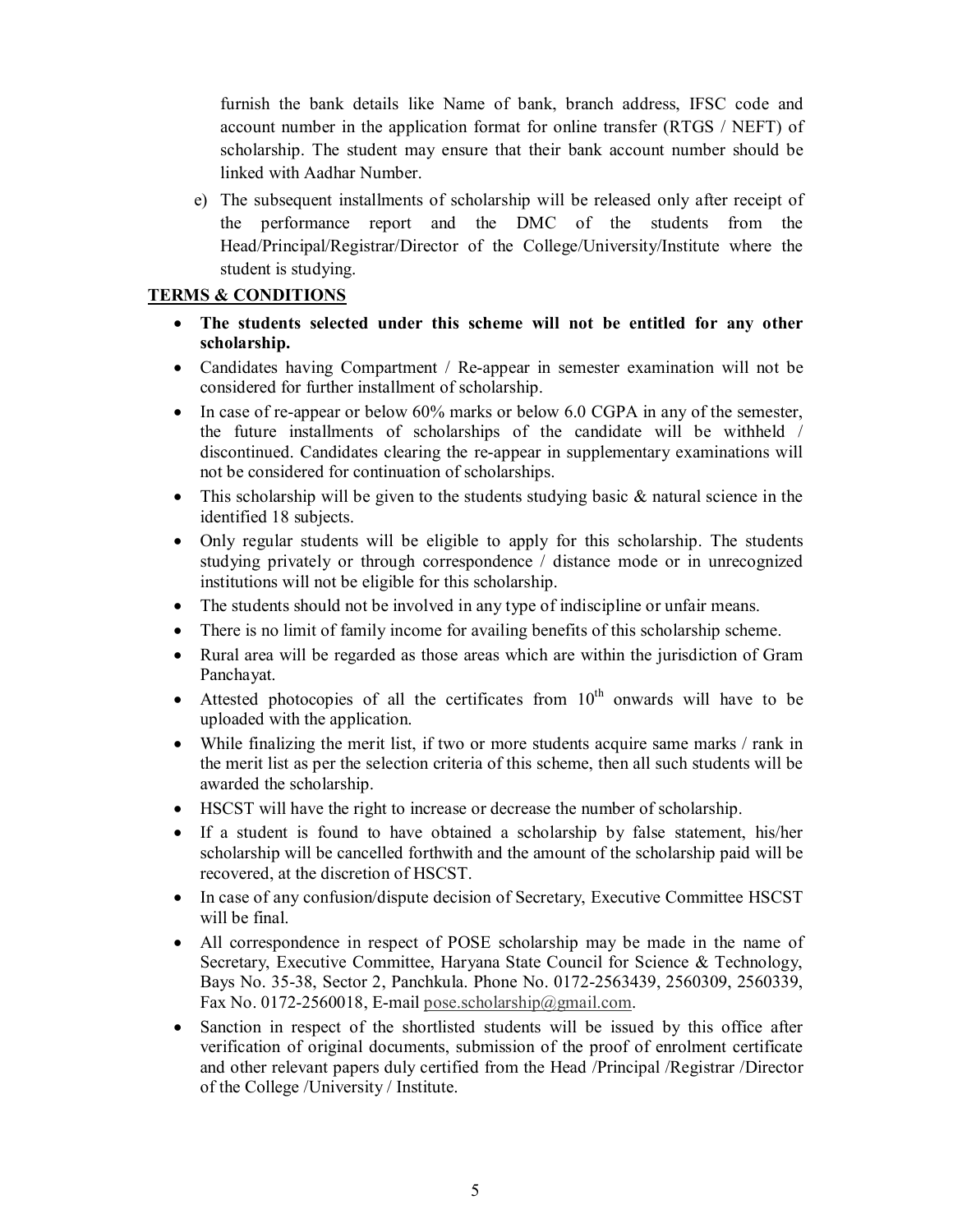# **Haryana State Council for Science & Technology (Department of Science & Technology, Govt. of Haryana)**

# **[POSE Scholarship]**

Certificate from the Head/Principal/Registrar/Director of the College/University/Institute

| Noù $\check{u}$ $\check{u}$ $\check{u}$ $\check{u}$ is pursuing the following course $\Box$ 3-year B.S.                 |  |  |  |  |  |  |  |  |  |  |  |  |  |  |  |  |
|-------------------------------------------------------------------------------------------------------------------------|--|--|--|--|--|--|--|--|--|--|--|--|--|--|--|--|
| 5- year integrated M.Sc./M.S. 2-year M.Sc. since $\check{u}$ $\check{u}$ $\check{u}$ $\check{u}$ $\check{u}$ . (Year of |  |  |  |  |  |  |  |  |  |  |  |  |  |  |  |  |
|                                                                                                                         |  |  |  |  |  |  |  |  |  |  |  |  |  |  |  |  |

*admission*) with the following main subject(s):

(F*or 3-year BSc./4-year B.S./5-year Int. MSc./M.S.& 2-year M.Sc., please tick only the major subject. For 3-year B.Sc., please tick all the subjects' combination*)



*[Note: - The Scheme in its current format does not include courses in engineering, medicine, technology and other professional or technical or applied science courses]* 

| <b>Name of the College</b> | ù ǔ ǔ ǔ .ǔ ǔ ǔ ǔ ǔ ǔ ǔ ǔ ǔ ǔ ǔ ǔ ǔ ǔ ǔ |  |
|----------------------------|----------------------------------------|--|
|                            |                                        |  |
|                            | ů ů ů ů ů ů ů ů ů ů ů ů ů ů ů ů ů ů .  |  |

Signature and Stamp of the Head / Principal / Registrar / Director of the College / University / Institute: Date: Place: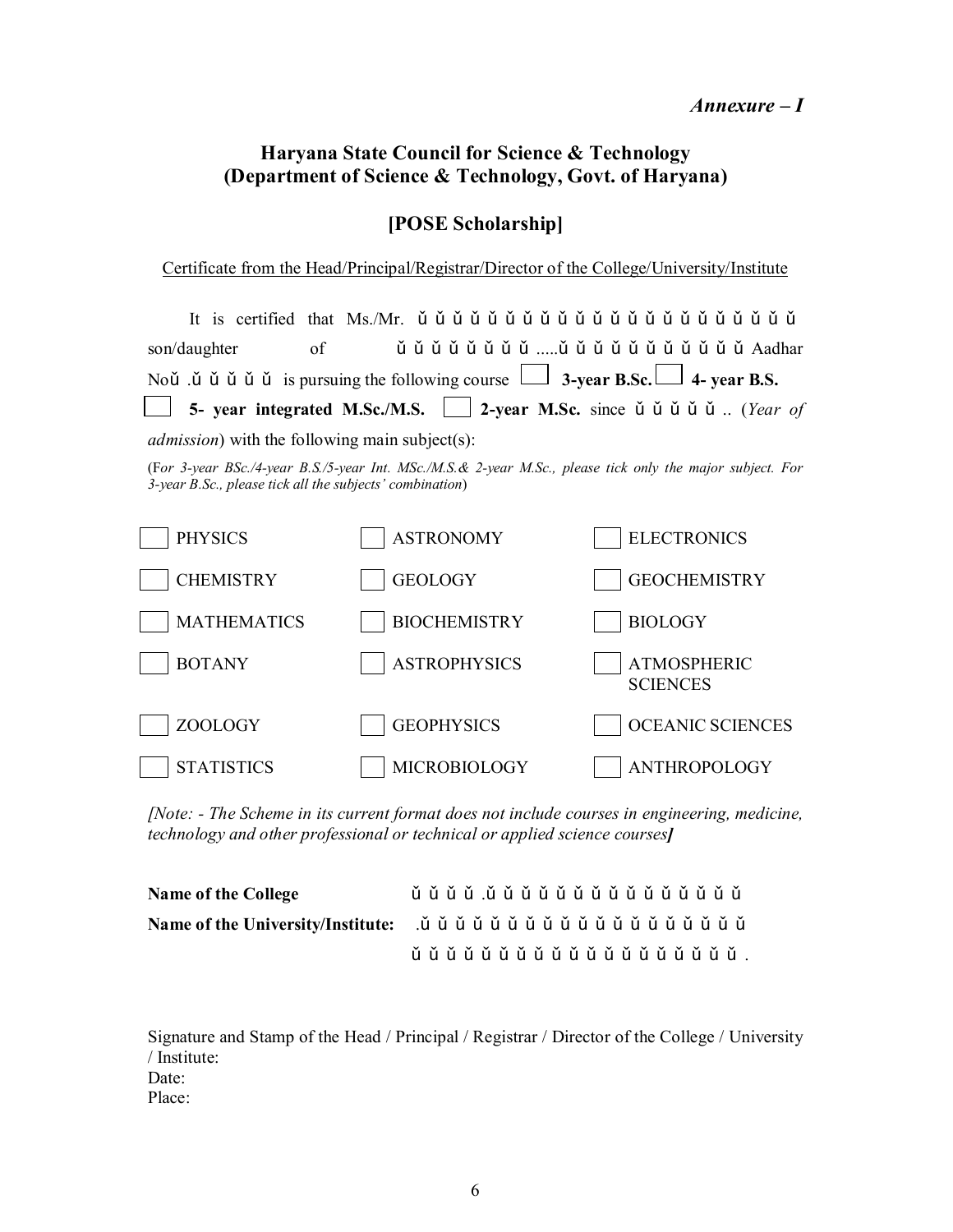# *Annexure – II*

# **Haryana State Council for Science & Technology (Department of Science & Technology, Govt. of Haryana)**

## **[POSE Scholarship]**

#### Rural area certificate from the Principal of the school

It is certified that  $Ms/Mr$ .  $\check{u}$   $\check{u}$   $\check{u}$   $\check{u}$   $\check{u}$   $\check{u}$   $\check{u}$   $\check{u}$   $\check{u}$   $\check{u}$   $\check{u}$   $\check{u}$   $\check{u}$   $\check{u}$   $\check{u}$   $\check{u}$   $\check{u}$   $\check{u}$   $\check{u}$   $\check{u}$   $\check{u}$   $\check{u}$   $\check{u}$   $\check{u}$  son/daughter of … … … … … … … .....… … … … … … … … … … … Aadhar No… .… … … … … has passed ǔ ǔ ǔ ǔ ǔ ǔ *(name of class*) class/classes from ǔ ǔ ǔ ǔ ǔ ǔ ǔ ǔ ǔ ǔ ǔ ǔ *…* ǔ  $\check{u}$   $\check{u}$   $\check{u}$   $\check{u}$   $\check{u}$   $\check{u}$   $\check{u}$   $\check{u}$   $\check{u}$   $\check{u}$   $\check{u}$   $\check{u}$   $\check{u}$   $\check{u}$   $\check{u}$   $\check{u}$   $\check{u}$   $\check{u}$   $\check{u}$   $\check{u}$   $\check{u}$   $\check{u}$   $\check{u}$   $\check{u}$   $\check{u}$   $\check{u}$   $\check{u}$   $\check{u$ District ǔ ǔ ǔ ǔ ǔ ǔ ǔ ǔ ǔ ǔ … during the year ǔ ǔ ǔ ǔ ǔ ǔ ǔ ǔ ǔ . under roll no.  $\check{u}$   $\check{u}$   $\check{u}$   $\check{u}$   $\ldots$  with  $\check{u}$   $\check{u}$   $\check{u}$   $\check{u}$   $\check{u}$   $\check{u}$   $\ddot{u}$   $\ldots$  marks.

This school comes under rural area which is within the jurisdiction of Gram Panchyat … … … … … … … … … … … … … … … . (*name of Gram Panchyat*).

| Name of the School: |  |  |  |  |  | ǔ ǔ ǔ ǔ .ǔ ǔ ǔ ǔ ǔ ǔ ǔ ǔ ǔ ǔ ǔ ǔ ǔ ǔ ǔ |  |  |  |  |  |  |
|---------------------|--|--|--|--|--|----------------------------------------|--|--|--|--|--|--|
|                     |  |  |  |  |  |                                        |  |  |  |  |  |  |
|                     |  |  |  |  |  |                                        |  |  |  |  |  |  |

Signature and Stamp of the Principal of school Date: Place: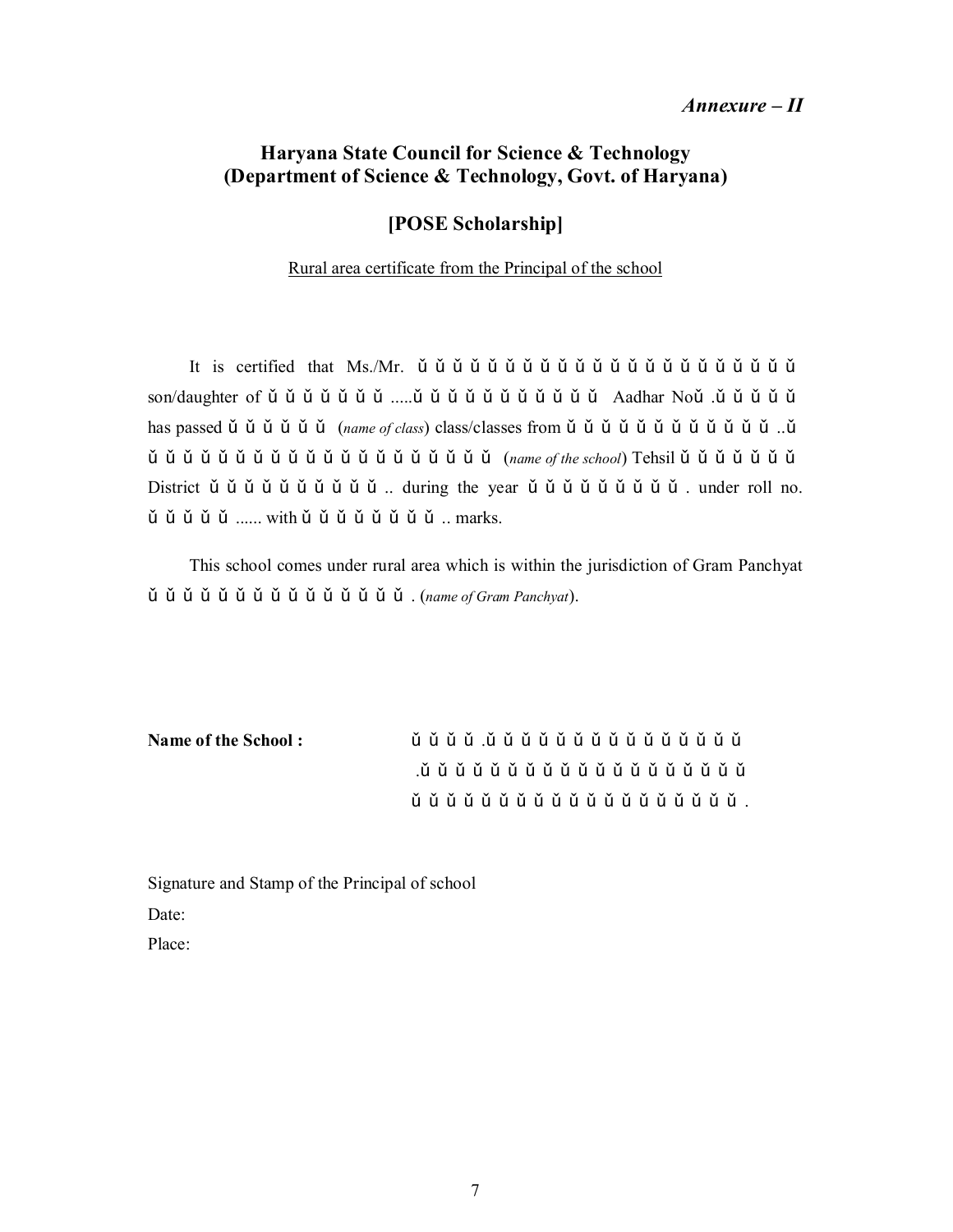## *Annexure – III*

# **Haryana State Council for Science & Technology (Department of Science & Technology, Govt. of Haryana)**

**[POSE Scholarship]** 

It is certified that I am not availing and not avail any other scholarship from any other department of state or centre govt. except POSE scholarship from Haryana State Council for Science & Technology (Department of Science & Technology) during my entire  $\check{u}$   $\check{u}$  ... Course/class.

Signature of the student Date: Place:

It is certified that  $Ms/Mr$ .  $\check{u}$   $\check{u}$   $\check{u}$   $\check{u}$   $\check{u}$   $\check{u}$   $\check{u}$   $\check{u}$   $\check{u}$   $\check{u}$   $\check{u}$   $\check{u}$   $\check{u}$   $\check{u}$   $\check{u}$   $\check{u}$   $\check{u}$   $\check{u}$   $\check{u}$   $\check{u}$   $\check{u}$   $\check{u}$   $\check{u}$   $\check{u}$  son/daughter of … … … … … … … … .....… … … … … … … … … … Aadhar No… .… … … … … is not availing or avail any other scholarship from any other department of state or centre govt. except POSE scholarship.

**Name of the College/university/institute:** … … … … .… … … … … … … … … … … … … … … .… … … … … … … … … … … … … … … … … … … … … … … … … … … … … … … … … … … … … … .

Signature and Stamp of the Head / Principal / Registrar / Director of the College / University / Institute: Date:

Place: